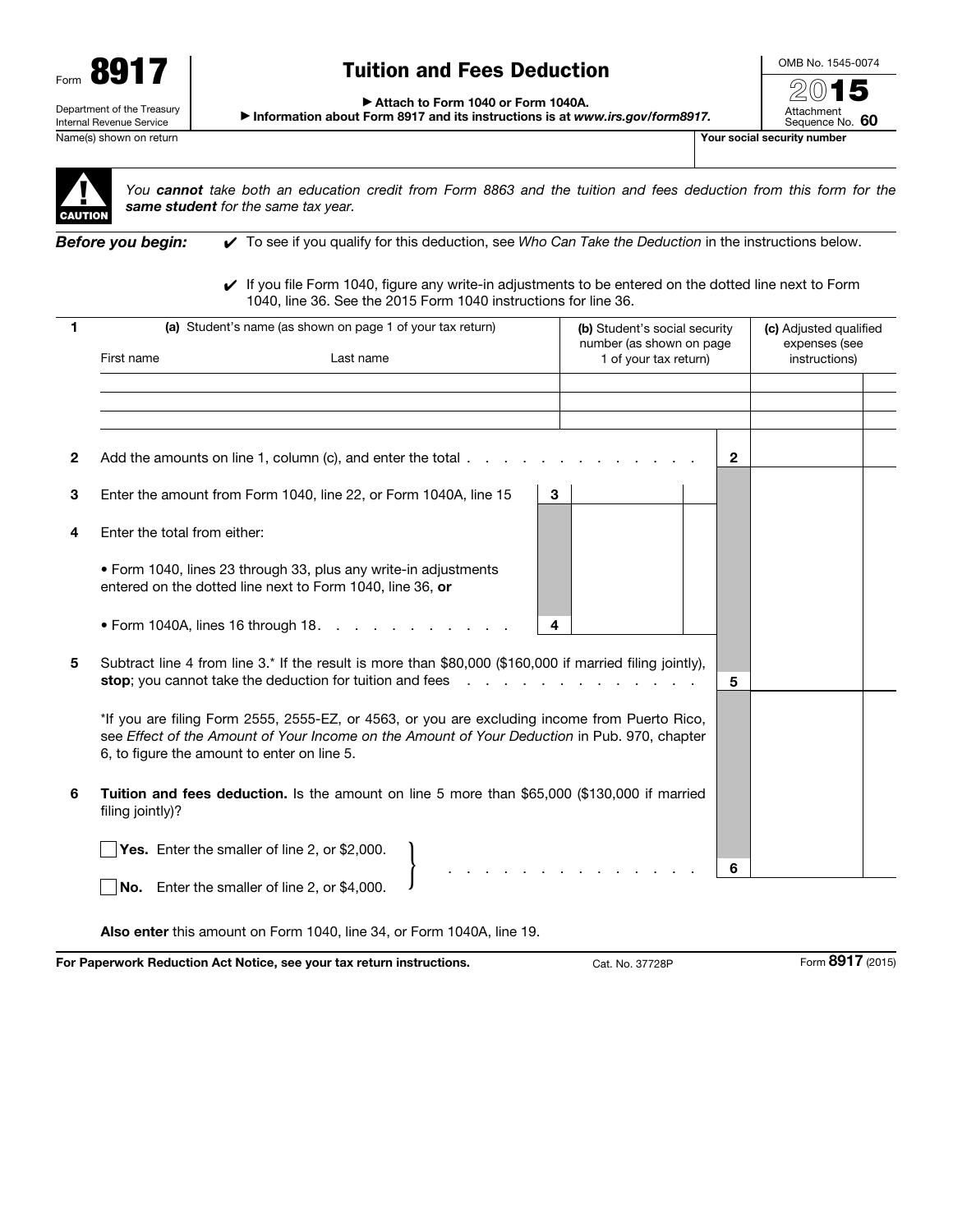## General Instructions

Section references are to the Internal Revenue Code unless otherwise noted.

#### Future Developments

For the latest information about developments related to Form 8917 and its instructions, such as legislation enacted after they were published, go to *www.irs.gov/form8917*.

#### Purpose of Form

Use Form 8917 to figure and take the deduction for tuition and fees expenses paid in 2015.

This deduction is based on adjusted qualified education expenses paid to an eligible educational institution (postsecondary). See *Qualified Education Expenses,* later, for more information.



*You may be able to take the American opportunity credit or lifetime learning credit for your education expenses instead of the tuition and fees deduction. See Form 8863, Education Credits, and Pub. 970, Tax Benefits for Education, for more information about these credits.*

### Who Can Take the Deduction

You may be able to take the deduction if you, your spouse, or a dependent you claim on your tax return was a student enrolled at or attending an eligible educational institution. The deduction is based on the amount of qualified education expenses you paid for the student in 2015 for academic periods beginning in 2015 or beginning in the first 3 months of 2016.

Generally, in order to claim the deduction for education expenses for a dependent, you must have paid the expenses in 2015 and must claim an exemption for the student as a dependent on your 2015 tax return (line 6c of Form 1040 or 1040A). For additional information, see chapter 6 of Pub. 970.

You cannot claim the tuition and fees deduction if any of the following apply.

• Your filing status is married filing separately.

• Another person can claim an exemption for you as a dependent on his or her tax return. You cannot take the deduction even if the other person does not actually claim that exemption.

• Your modified adjusted gross income (MAGI), as figured on line 5, is more than \$80,000 (\$160,000 if filing a joint return).

• You were a nonresident alien for any part of the year and did not elect to be treated as a resident alien for tax purposes. More information on nonresident aliens can be found in Pub. 519, U.S. Tax Guide for Aliens.

You cannot claim a tuition and fees deduction for any student if you or anyone else claims an American opportunity or lifetime learning credit (Form 8863) in 2015 with respect to expenses of the student for whom the qualified education expenses were paid. However, a state tax credit will not disqualify you from claiming a tuition and fees deduction.

#### Qualified Education Expenses

Generally, qualified education expenses are amounts paid in 2015 for tuition and fees required for the student's enrollment or attendance at an eligible educational institution. Required fees include amounts for books, supplies, and equipment used in a course of study if required to be paid to the institution as a condition of enrollment or attendance. It does not matter whether the expenses were paid in cash, by check, by credit or debit card, or with borrowed funds.

Qualified education expenses include nonacademic fees, such as student activity fees, athletic fees, or other expenses unrelated to the academic course of instruction, only if the fee must be paid to the institution as a condition of enrollment or attendance. However, fees for personal expenses (described below) are never qualified education expenses.

Qualified education expenses do not include amounts paid for:

• Personal expenses. This means room and board, insurance, medical expenses (including student health fees), transportation, and other similar personal, living, or family expenses.

• Any course or other education involving sports, games, or hobbies, or any noncredit course, unless such course or other education is part of the student's degree program or helps the student acquire or improve job skills.

Qualified education expenses do not include any expenses for which you take any other deduction, such as on Schedule A (Form 1040) or Schedule C (Form 1040).

You may receive Form 1098-T, Tuition Statement, from the institution reporting either payments received in 2015 (box 1) or amounts billed in 2015 (box 2). However, the amount in box 1 or 2 of Form 1098-T may be different from the amount you paid (or are treated as having paid). In completing Form 8917, use only the amounts you actually paid (plus any amounts you are treated as having paid) in 2015 (reduced, as necessary, as described in *Adjusted Qualified Education Expenses,* later). See chapter 6 of Pub. 970 for more information on Form 1098-T.

Qualified education expenses paid directly to the institution by someone other than you or the student are treated as paid to the student and then paid by the student to the institution.

#### Academic Period

An academic period is any quarter, semester, trimester, or any other period of study as reasonably determined by an eligible educational institution. If an eligible educational institution uses credit hours or clock hours and does not have academic terms, each payment period may be treated as an academic period.

#### Prepaid Expenses

Qualified education expenses paid in 2015 for an academic period that begins in the first 3 months of 2016 can be used in figuring the tuition and fees deduction for 2015 only. See *Academic Period,* earlier. For example, if you pay \$2,000 in December 2015 for qualified tuition for the 2016 winter quarter that begins in January 2016, you can use that \$2,000 in figuring the tuition and fees deduction for 2015 only (if you meet all the other requirements).



*You cannot use any amount you paid in 2014 or 2016 to figure the qualified education expenses you use to figure your 2015 tuition and fees deduction.*

## Adjusted Qualified Education Expenses

For each student, reduce the qualified education expenses paid by or on behalf of that student under the following rules. The result is the amount of adjusted qualified education expenses for each student.

Tax-free educational assistance. For tax-free educational assistance received in 2015, reduce the qualified educational expenses for each academic period by the amount of tax-free educational assistance allocable to that academic period. See *Academic Period,* earlier.